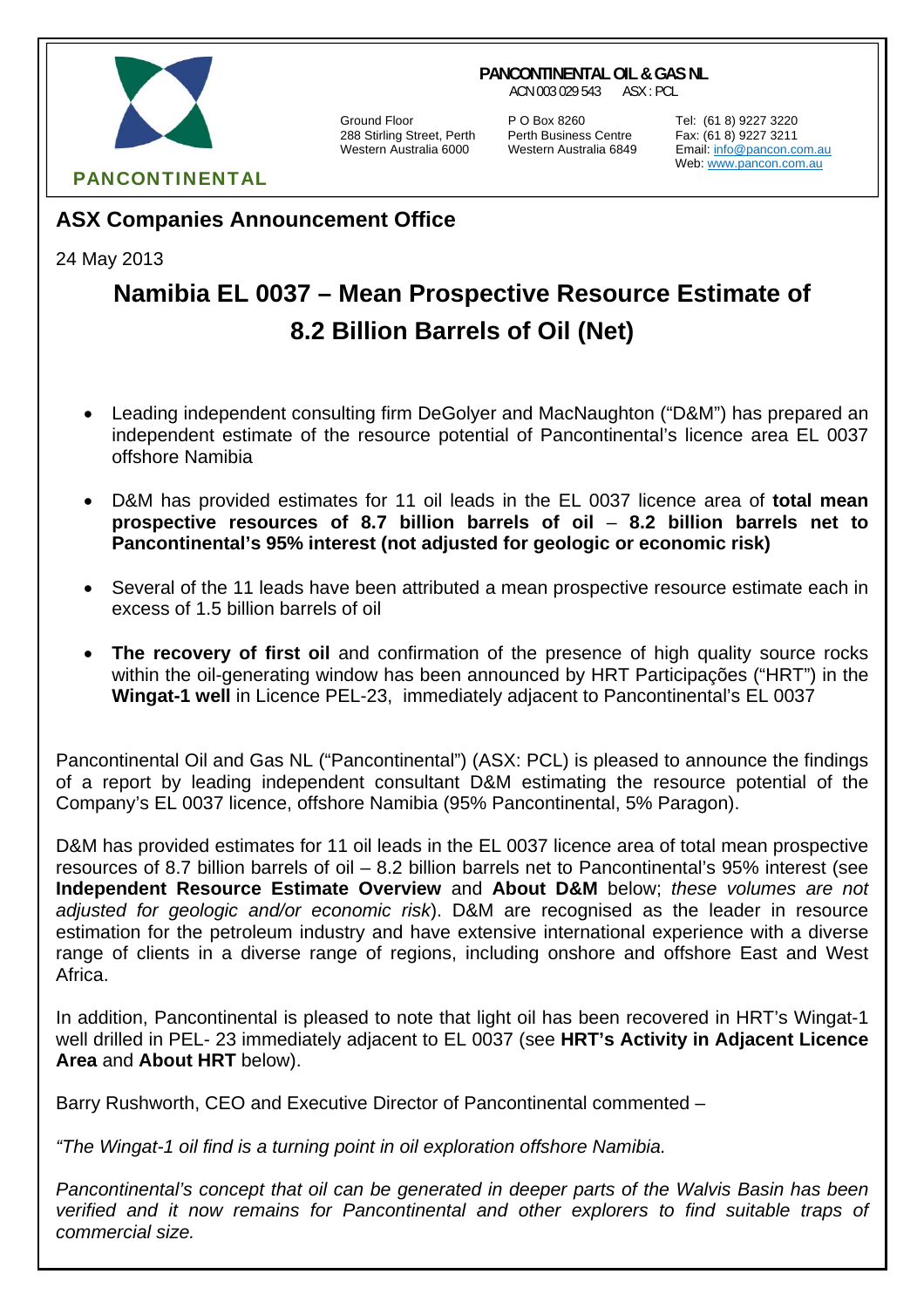*The Wingat oil is reported to be reservoired in oil-saturated thin sandy reservoirs. In EL 0037 we have interpreted very large "leads" that appear to be extensive channel and basin-floor turbidite sand accumulations. In an initial interpretation these appear to be at about the same stratigraphic level as the Wingat oil.* 

*The D&M report, while it assesses leads and not yet drillable prospects, provides a significant yardstick of the potential of EL 0037.* 

*Pancontinental is well positioned to take advantage of the developing oil story now established by the HRT oil find. EL 0037 contains a significant number of leads which Pancontinental is moving to high-grade to prospect status."* 

## **Namibia EL 0037 Exploration**

Pancontinental has been working in the Walvis Basin for some years and holds a 95% interest in EL 0037. The licence covers a very extensive area of some 17,000 sq km adjacent to the licence where Wingat-1 was drilled (Figure 1).

Pancontinental believes that a critical factor for oil exploration offshore Namibia is oil maturitywhere source rocks are sufficiently buried to generate oil - within the "Oil Window".

Pancontinental has interpreted an "Oil Mature Fairway" that extends through EL 0037 and into HRT's PEL 23 area (Figure 2).



*Fig. 1 – Licence areas offshore Namibia Fig. 2 – Interpreted Oil Mature Fairway*



## **Independent Resource Estimate Overview**

D&M has prepared the assessment in accordance with the Petroleum Resources Management System (PRMS) approved by the Society of Petroleum Engineers, the World Petroleum Council, the American Association of Petroleum Geologists, and the Society of Petroleum Evaluation Engineers.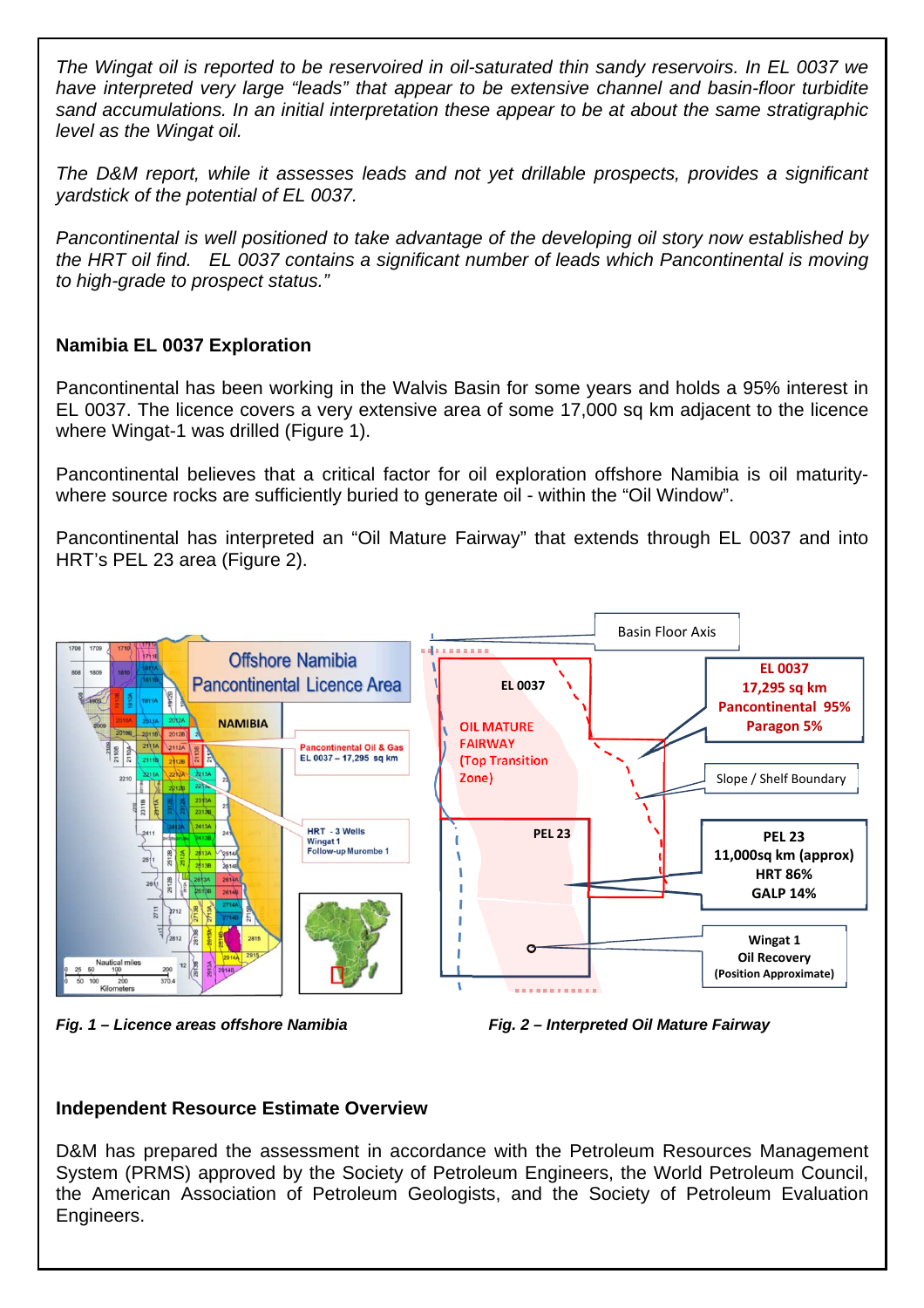D&M's resource estimates recognise large stratigraphic leads in potential clastic turbidite targets. These targets appear to be in the oil window. These potential accumulations are categorized as "leads" based on the available seismic and geologic data. *The potential accumulations are not yet classified as "prospects" that are available for drilling.* 

The summary potential volumetric findings of the report are reproduced in the table below; the details of each lead are given in Appendix 1.

|  |  |  | <b>Estimate of Gross Prospective Oil Resources</b> |
|--|--|--|----------------------------------------------------|
|--|--|--|----------------------------------------------------|

|                              | Low             | <b>Best</b>     | High                  | Mean            | <b>Probability</b>     | P <sub>o</sub> -Adjusted |
|------------------------------|-----------------|-----------------|-----------------------|-----------------|------------------------|--------------------------|
|                              | <b>Estimate</b> | <b>Estimate</b> | <b>Estimate</b>       | <b>Estimate</b> | <b>Of Geological</b>   | <b>Mean Estimate</b>     |
|                              | $(10^3$ bbl)    | $(10^3$ bbl)    | (10 <sup>5</sup> bbl) | $(10^3$ bbl)    | Success $(P_{\alpha})$ | $(10^3$ bbl)             |
| <b>Statistical Aggregate</b> | 4,591,213       | 7.817.133       | 13.913.089            | 8,706,734       | 0.050                  | 435.337                  |

1. Low, best, high, and mean estimates follow the PRMS guidelines for prospective resources.

2. Low, best, high, and mean estimates in this table are  $P_{90}$ ,  $P_{50}$ ,  $P_{10}$ , and mean respectively.

3.  $P_g$  is defined as the probability of discovering reservoirs which flow petroleum at a measurable rate.

4. Application of any geological and economic chance factor does not equate prospective resources to contingent resources or reserves.

5. Recovery efficiency is applied to prospective resources in this table.

6. There is no certainty that any portion of the prospective resources estimated herein will be discovered. If discovered, there is no certainty that it will be commercially viable to produce any portion of the prospective resources evaluated.

7. Leads are features that are not sufficiently well defined to be drillable, and need further work and/or data. In general, Leads are significantly more risky than Prospects and therefore volumetrics estimates for Leads are only indicative of relative size.

## **HRT's Activity in Adjacent Licence Area**

HRT has recently completed its first exploration well, Wingat-1, in a multi-well programme offshore Namibia. Wingat-1 is located in Petroleum Exploration Licence 23 ("PEL-23"), in the Walvis Basin. In an announcement on 20 May 2013, HRT stated –

- The Wingat-1 well, spudded on March 25, was drilled in a water depth of approximately 1,005 meters and reached a final depth of 5,000 meters;
- Oil was found although not in commercial volumes; 4 samples of oil of 450cc each were recovered
- The recovered oil is Light Oil (38 $^{\circ}$  to 42 $^{\circ}$  API), with minimal contamination;
- Two well-developed source rocks, rich in organic carbon, have been penetrated and both are within the oil-generating window;
- Several thin-bedded sandy reservoirs that are saturated by oil were encountered and no water saturated zones were encountered in the drilled section;
- The well commenced encountering increasing concentrations of hydrocarbon shows below 1,500m; and

A second well, Murombe-1, will now be drilled approximately 15km from Wingat-1.Pancontinental's EL 0037 area is immediately on-trend and is geologically continuous to the PEL- 23 area. Pancontinental has mapped a number of large "leads" of which some are interpreted to be at approximately the same stratigraphic level as the oil found in Wingat-1, as well as close vertically to the interpreted oil source rocks (Figure 3 and 4).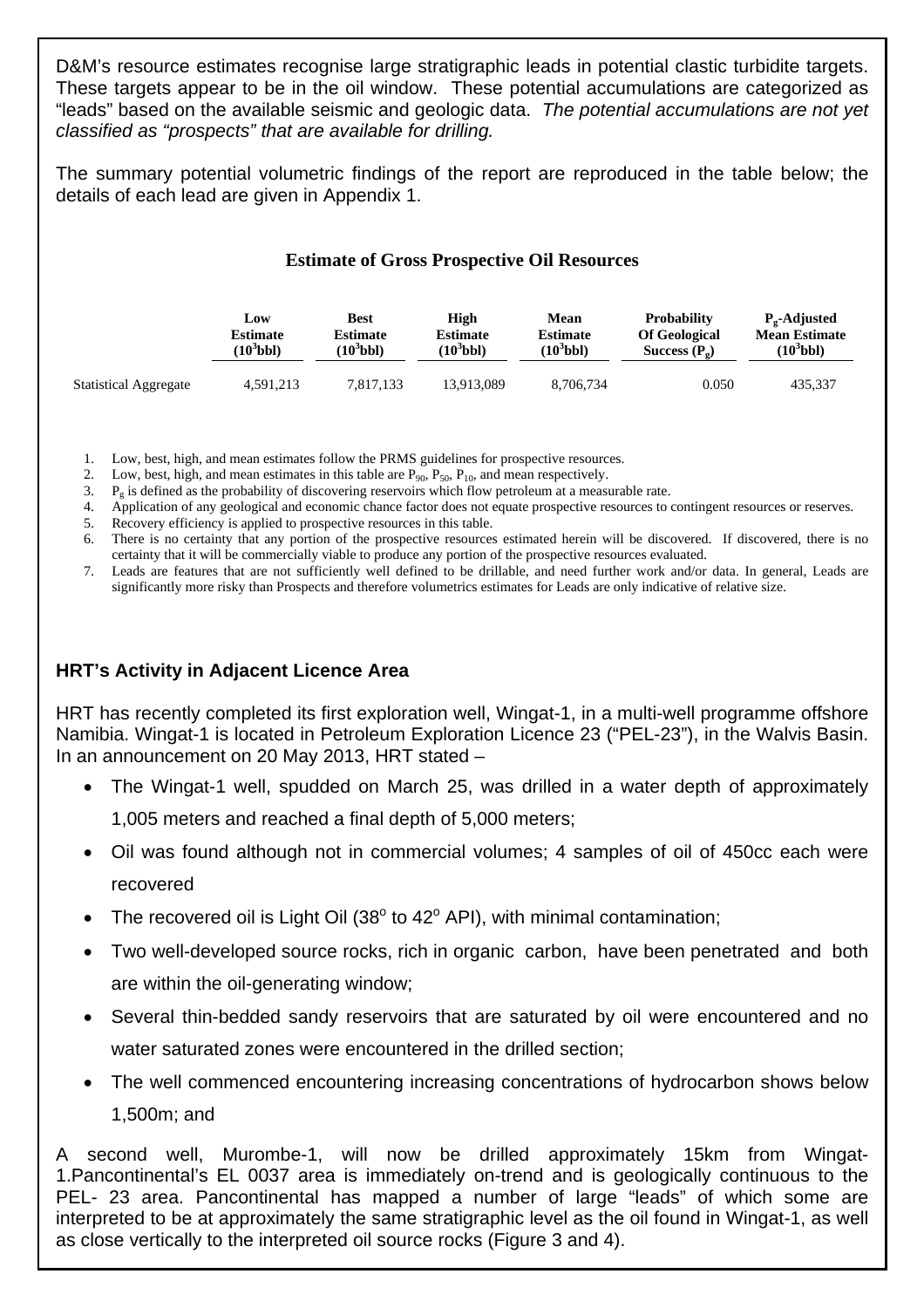

*Fig. 3 – HRT Seismic section through Wingat-1 and proposed Murombe-1 (PEL-23)* 



*Fig. 4 – Pancontinental interpreted seismic section analogue (EL 0037) on trend to Fig. 3* 

The Namibia EL 0037 Joint Venture consortium consists of –

| Pancontinental (Operator)   | 95% |
|-----------------------------|-----|
| Paragon Oil & Gas (Pty) Ltd | 5%  |

## **About HRT**

HRT is one of the largest independent oil and gas exploration and production companies in Brazil. HRT retains a 55% interest in 21 exploratory blocks in the Solimões Basin. HRT also operates ten exploratory blocks off the Namibian coast: eight blocks in the Orange Sub-basin and two blocks in the Walvis Sub-basin. HRT's team includes PHDs and masters in geochemistry, geophysics, biology and engineering, most of them former employees of Petrobras and ANP (Brazil petroleum agency).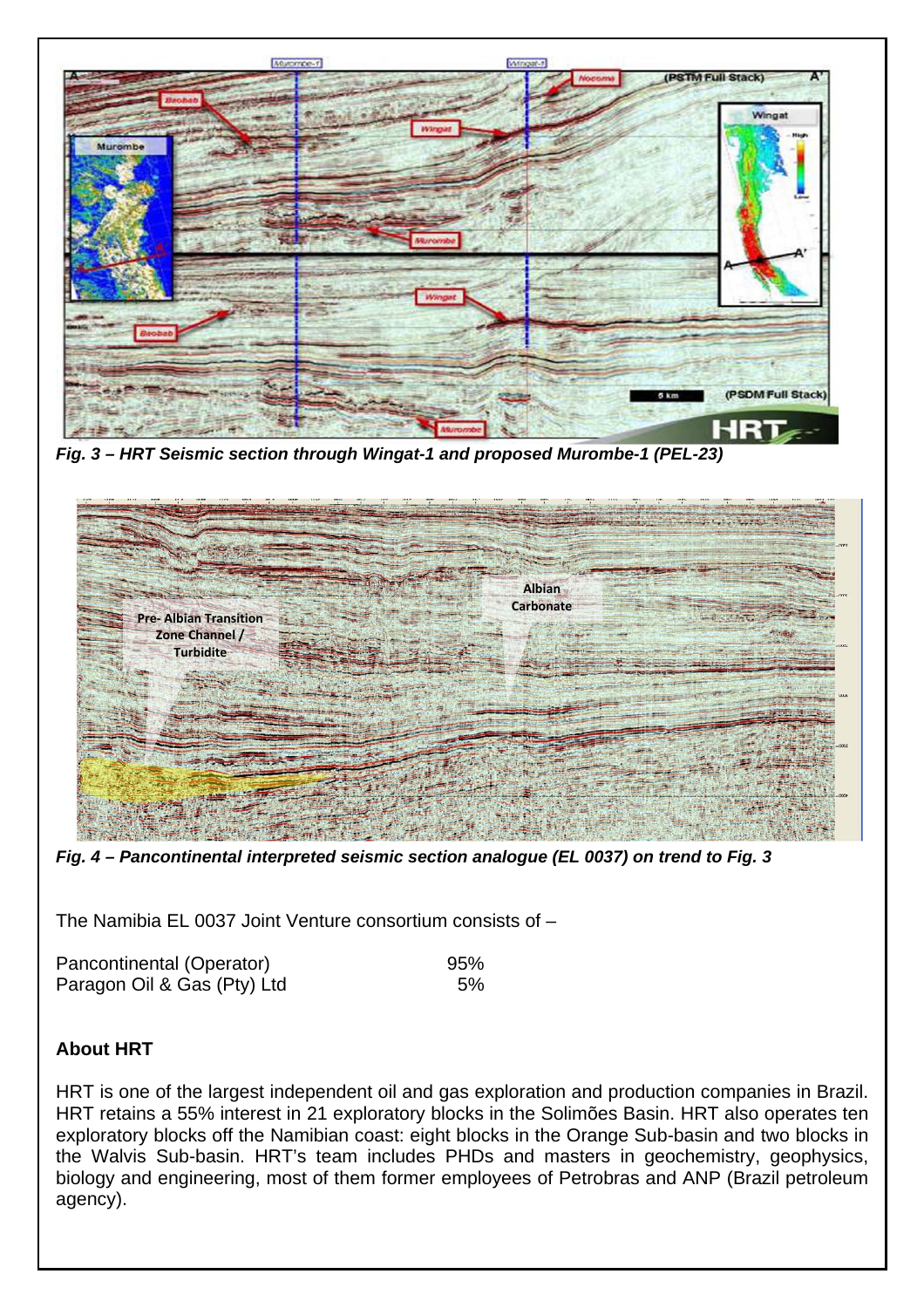### **About DeGolyer and MacNaughton**

DeGolyer and MacNaughton is a United States based corporation, which has been providing petroleum consulting services throughout the world for more than 75 years. The firm's professionals are engaged in the independent appraisal of oil and gas properties, basin evaluations, equity studies, probabilistic estimation of resources, and comprehensive field studies. DeGolyer and MacNaughton is a recognized industry leader in the estimation and valuation of prospective resources. It has quantified thousands of exploration prospects in more than 100 countries. These analyses have varied in scope from large portfolio level appraisals encompassing many countries and basins to volumetric estimates of prospects and leads in one license block.

### **About Pancontinental**

Pancontinental Oil & Gas is listed on the Australian Securities Exchange (ASX: PCL).

Pancontinental has a 15%\* interest in offshore Kenya licence L8 (operated by Apache Corporation), a 40% interest in the adjacent licence L6 and a 15% interest in Kenya licences L10A and L10B, operated by BG Group. The L8 licence area contains the Mbawa gas discovery, the first ever hydrocarbon discovery offshore Kenya.

Co-venturers in these four Kenyan licences (although not in each licence) are Apache Corporation, Tullow Oil, Origin Energy, PTTEP, Premier Oil, BG Group and FAR Limited.

Offshore Namibia, Pancontinental holds a 95% interest in the 17,295 sq km licence EL 0037 and is licence operator.

\*Pancontinental's interest in L8 may be reduced to 10% by farmout to Tullow Oil plc

Pancontinental's website is www.pancon.com.au/

Yours sincerely for and on behalf of **Pancontinental Oil & Gas NL** 

Or Restaurant

#### **Barry Rushworth, CEO and Director**

*The summary report on the oil and gas projects is based on information compiled by Mr R B Rushworth, BSc, MAAPG, MPESGB, MPESA, Chief Executive Officer of Pancontinental Oil & Gas NL. Mr Rushworth has the relevant degree in geology and has been practising petroleum geology for more than 30 years. Mr Rushworth is a Director of Pancontinental Oil & Gas NL and has consented in writing to the inclusion of the information stated in the form and context in which it appears.* 

 *Appendix 1 Follows*